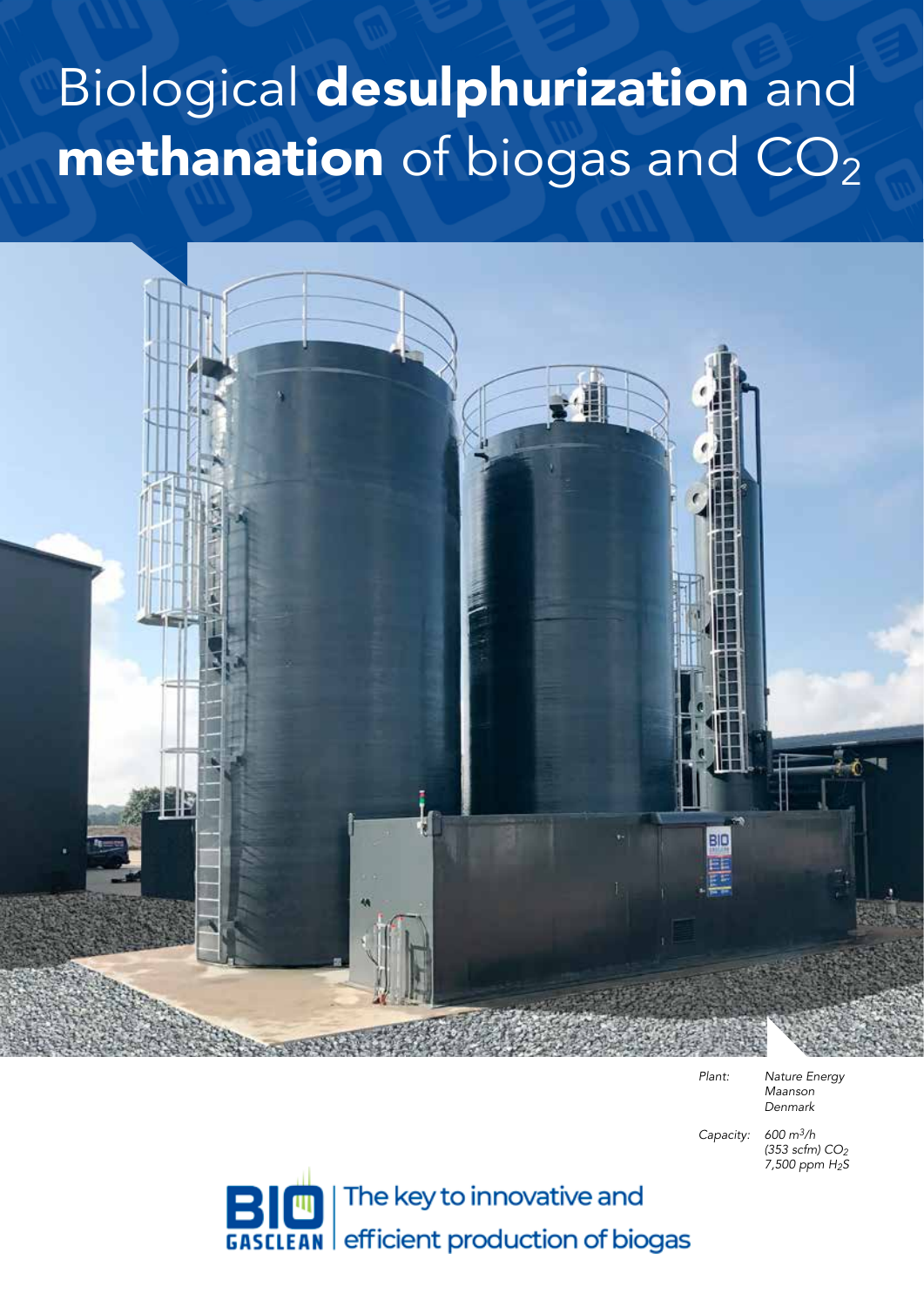#### Biogasclean QSR

This type is for smaller and larger H2S loads. We manufacture fiberglass tanks in several countries to reduce transportation costs. The packing media can be cleaned inside the tank with the QSR® - Quick Sludge Removal - system.

This type is for large H2S loads at a.o. ethanol distilleries and paper mills. The diameter of the tank is so big that it is not possible to transport from a workshop; therefore the tank is manufactured on site. The packing media can be cleaned inside the tank with the QSR® - Quick Sludge Removal - system.





#### Biogasclean OS

#### Why it is necessary to reduce the H2S

This type is for smaller and larger H<sub>2</sub>S loads. It is the cheapest model as the tank is without grating and not designed for being filled with water and the control unit skid mounted. The packing media shall be moved outside the tank for cleaning.

H2S will form sulfur dioxide (SO2) and sulfuric acid (H2SO4) during combustion which results in a very aggressive corrosion. The corrosion will literally reduce the lifetime of the downstream equipment by years! This is why gas engine manufacturers require that H2S in the clean gas must not exceed 100-250 ppm. Otherwise, the operating costs for change of



## Low operating costs coupled with **high** availability

#### Biogasclean BASIC

#### Biogasclean MBR

This type is for cleaning of biogas with high H2S loads generated on waste waters with high organic loads such as ethanol distilleries. Depending on the volume of H2S we use either prefabricated tanks or field erected tanks. The packing media is floating in the scrubber liquid and no special cleaning is required.



### Biogasclean ECO

This type is for small H2S loads. The gas cleaner can be loaded on a truck or shipped worldwide in one forty feet container. The packing media can be cleaned inside the tank.

engine oil, spark plugs and other maintenance will increase significantly. Furthermore, there will be high costs for repairs and income lost during overhauls and break downs. Air quality standards is another driver as combustion of un-cleaned biogas will result in acid rain from emissions of sulfur dioxide (SO2). Also health and safety standards may require H2S removal as H2S is toxic even in small concentrations.



Biogasclean's H2S removal process is 100% biological and operating costs 80-90% lower than chemical gas cleaning systems as Biogasclean's systems neither consume caustic soda nor require frequent media replacement such as iron sponge, activated carbon, etc. The availability is above 98%. The only residue from the process is a valuable liquid fertilizer.